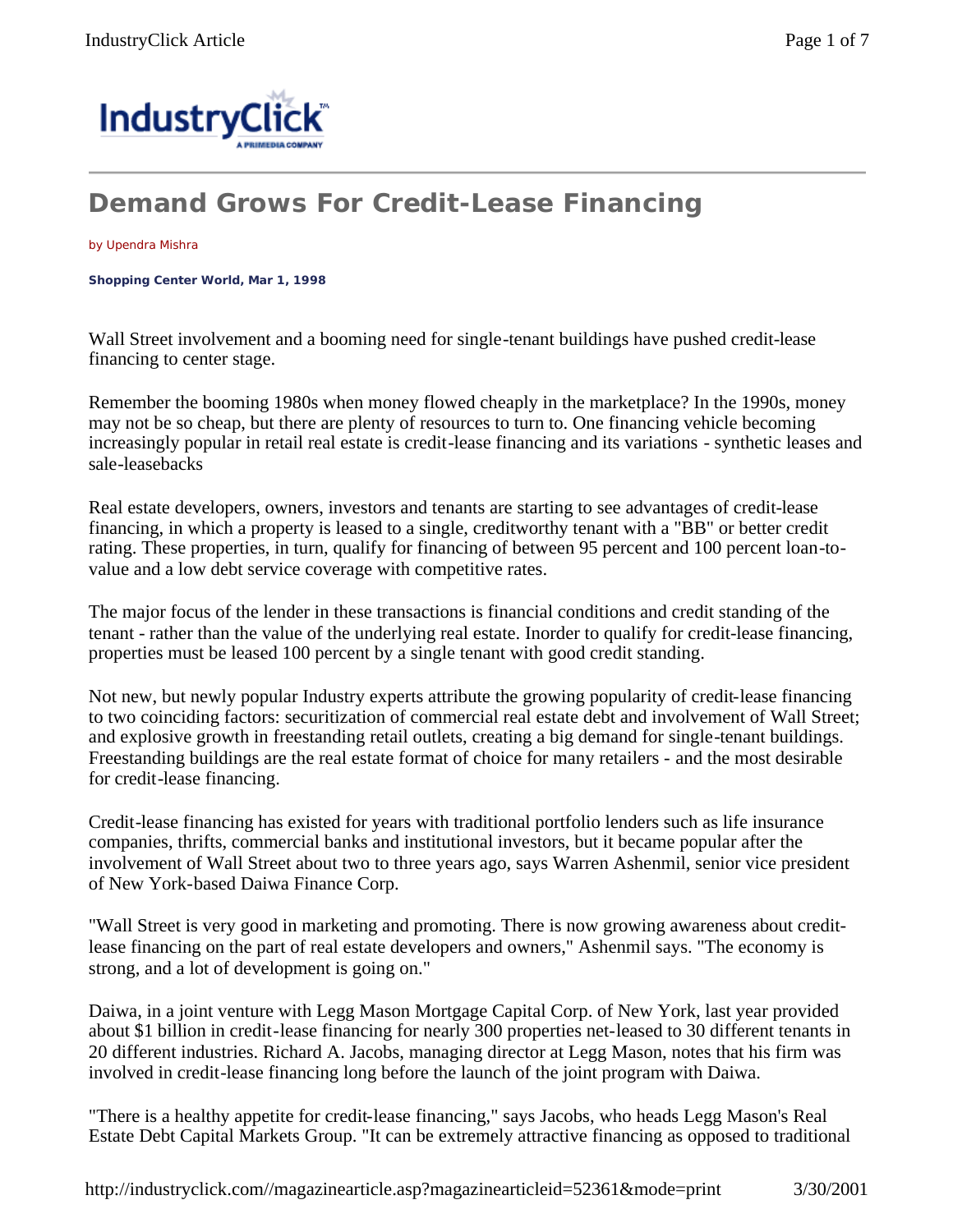mortgage financing. ... Although credit-lease financing is so interest-rate-sensitive, we hope to replicate that number [\$1 billion] this year."

Net Lease Capital LLC - as the joint venture of Daiwa and Legg Mason is marketed - offers up to 100 percent financing for properties net-leased to investment-grade and below-investment-grade tenants. Eligible leases include bond, triple net and double net, and loan amounts more than \$1.5 million. The firm also provides construction/permanent financing, forward commitments, and amortization terms longer than base lease terms.

Barclay G. Jones, vice chairman of W.P. Carey & Co. Inc., which invests in sale-leaseback properties, says securitization of real estate - both through mortgage pools and real estate investment trusts - are dramatically changing the landscape of credit-lease financing.

Wall Street not only has become a new funding source for credit-lease financing but also has been able to collect mortgages on various types of properties into one pool, securitize and rate them. Wall Street can take on more difficult properties and are willing to take more risks, Jones explains.

"The credit-lease market is very strong. There is a very strong demand for income-producing properties nationwide," Jones says. "The retail environment is better than it was two years ago, and we are getting better pricing on retail properties than industrial in terms of spreads to treasuries."

Proliferation of freestanding stores Other factors fueling the appetite for credit-lease financing are a sound economy, low interest rates and rising demand for freestanding stores by many high-performance retailers. Most of the fast-growing retailers - from small ones to category-killers - are opting for the freestanding format.

"There has been a big expansion among retailers, particularly among new drugstores and grocery stores," says Fred Berliner, senior vice president and director of acquisitions for United Trust Fund, a Miami, Fla.-based investment firm that specializes in the development of single-tenant build-to-suit projects and corporate sale-leasebacks.

"There was a great demand for big-box retail a couple of years," he says. "Today, it's drugstores, followed by convenience stores. You are also seeing a lot of movie theaters being built."

Another trend, Berliner notes, is toward freestanding stores. "There is a strong demand for freestanding stores," he says. "We see this demand continuing in the future."

About 2,000 new freestanding stores - ranging from 7,500 sq. ft. to 100,000 sq. ft. - were built in 1997, says Gary M. Ralston, president of Commercial Net Lease Realty Inc., a real estate investment trust in Orlando, Fla. The number of new freestanding stores is expected to rise to 3,000 this year, he adds.

In 1987, shopping centers accounted for 55 percent of all retail development, while freestanding stores accounted for only 30 percent, Ralston says, noting a reversal in those statistics just 10 years later. In 1996, he says, shopping centers represented only 29 percent of all retail development and freestanding stores accounted for 53 percent.

Freestanding stores will continue, Ralston says, because consumers prefer stores providing overwhelming assortments, high visibility, value pricing, distinctive identification and convenient parking.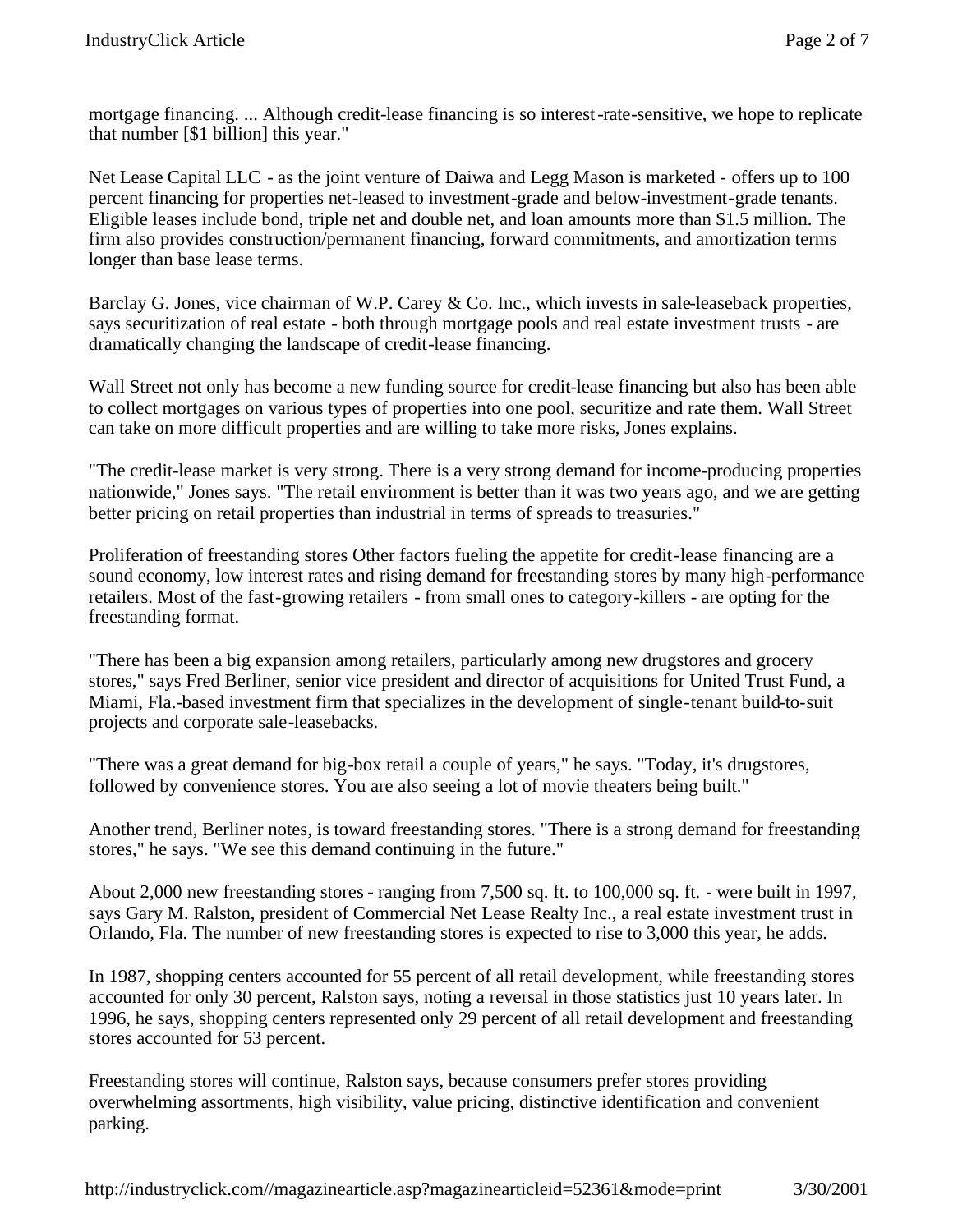"Fifty percent of all new retail construction in 1998 will be freestanding buildings," Ralston says. "Drugstores and a variety of other retailers are opting almost exclusively for freestanding formats. More than half of these freestanding stores are owned by occupants themselves and the rest by public or private investors. It's a very big market."

A vast majority of these freestanding stores are likely to opt for credit-lease financing or any of its variations, industry experts say.

Tenant credit is critical "Credit of the tenant is the key factor in credit-lease financing," says Paul McDowell, senior vice president of New York-based Capital Lease Funding L.P., the nation's first capital-market-based credit-lease funding provider. "You have to look for two things: First, what is the credit rating of the tenant and is the tenant likely to stick around? Secondly, is there any ability of the tenant under lease to terminate the lease? That would be a casualty, failure of the landlord."

Three types of net leases qualify for credit-lease financing: Bond-type is the most desirable, followed by triple-net (NNN) and double-net (NN). McDowell says the challenge for lenders is to be able to determine the credit risk of the tenant in deciding how to make the loan.

"You try to eliminate real estate risk with the policy by enhancing the leases. Loans rise or fall based on credit quality of the tenant and quality of the lease," McDowell says. Lenders can take protective measures, he says, by purchasing specialized insurance designed to pay the mortgage holder the rent in case something goes wrong with the real estate or the tenant.

Capital Lease Funding's core product is its Hybrid Bond Lease Program, which finances double- and triple-net leases and enhances them to bond-type status if necessary. The firm also offers a variety of add-on programs such as Extended Amortization Program, an expanded Hybrid Bond program that provides additional financing and tax benefits for net-leased properties. Under this program, borrowers can finance net-leased properties through the first lease renewal period (generally five years) on a selfliquidating, non-recourse basis. It can net loan proceeds by 5 percent to 20 percent, depending on the lease term.

The comeback of the sale-leaseback Sale-leaseback financing also has come roaring back, says Jonathan Molin, president of U.S. Realty Advisors LLC, New York. The real estate adviser purchases and finances single tenant properties on behalf of institutional clients, insurance companies and pension funds.

Sale-leaseback, a variation of credit-lease financing, is a transaction in which property owners sell the property to an investor who, in turn, leases back the property to the seller for a long term - usually for 15 years or more.

These leases are preferably "net" or "triple net," under which the tenant pays a specified rent to the owner and is responsible for payment of all operating expenses of the property, including insurance, taxes and maintenance. The rent received by the owner is the "net" of operating expenses.In some cases, double-net leases, under which owners have some obliga tions, such as roof and exterior wall maintenance, also are used for sale-leaseback financing.

"We only invest in first grade and sub-investment grade properties with 15-year leases or more," says Molin, whose firm has about \$15 billion single-tenant properties under management. "Sale-leaseback and credit-lease financing have really picked up during the last 18 months."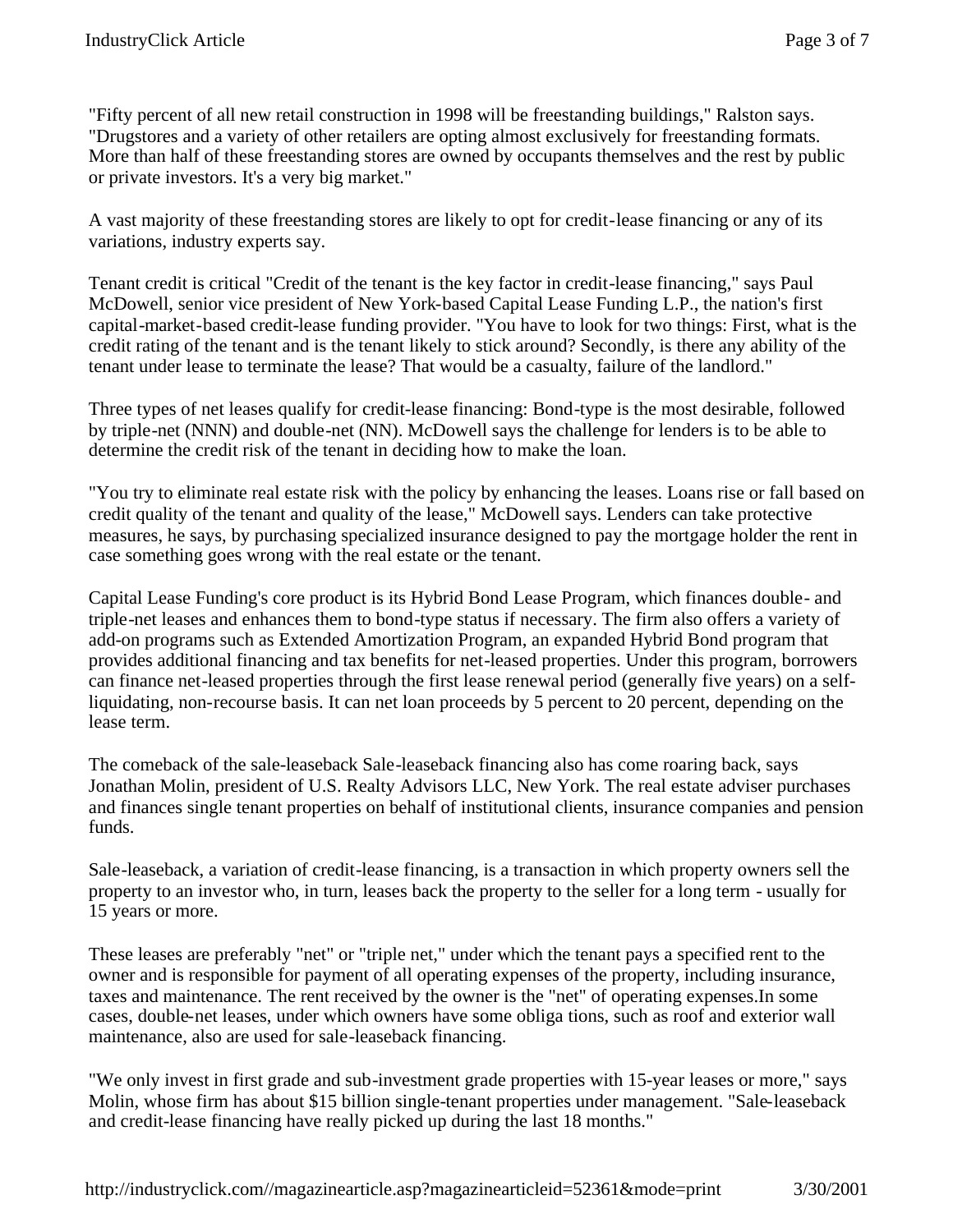New converts, new products The new breed of investors flocking to single-tenant freestanding properties include real estate investment trusts (REITs), baby boomers and 1031 Exchange Buyers, says Christian S. Marabella, president of The Marabella Co. The Laguna Niguel, Calif.-based firm offers first-mortgage financing for single-tenant retail buildings, with starting mortgage arrangements at \$400,000+.

Under section 1031, Marabella explains, a property held for productive use in a business is exchanged for likewise property, allowing the taxpayer to defer payment of capital gains taxes.

"Most investors are looking for 8 percent to 10 percent cash-to-cash return," Marabella says. "A lot of baby boomers are investing in real estate, but they don't want to manage these properties themselves. For them, sale-leaseback investments make perfect sense."

He says lenders are becoming quite liberal, going back to the 1980s when their underwriting standards were very relaxed.

"As a result, competition between REITs, exchange buyers, partnership buyers and individual investors has intensified," Marabella says. "Still, there is no other investment out there like NNN if properly structured."

Jeff Wakeman, president of Centurion Development Corp., a Charlotte, N.C.-based developer of freestanding retail sores, says synthetic lease financing is also gaining momentum in the industry.

The synthetic lease is similar to the sale-leaseback but with an off-balance-sheet deal of shorter duration, usually five to seven years. In a synthetic lease, the parent company sets up a third party or a single-purpose entity to book the loan. Proceeds from the loan are used to purchase the real estate. The special-purpose entity, which is controlled by the parent company, then leases the property to the parent company.

The benefits of synthetic leasing are especially attractive to fast-growing tenants that are relatively new and are unable to obtain long-term debt.

"The result is that the bank is making the loan to the tenant on the basis of the tenant's credit rating," Wakeman says. "Tenants have come to us and told us, 'We would like you to still manage the development process and we will give you a fee.' We have really noticed this activity since last year." Synthetic leases, he notes, can be loosely described as "outsourcing."

Wakeman says his firm is expected to do between \$25 million and \$30 million in synthetic-lease development this year.

Can everyone compete? Life insurance companies and other traditional lenders will continue to offer credit-lease financing in the market, says McDowell of Capital Lease Funding, which last year financed more than 100 credit-lease loans with investment-grade tenants totaling \$500 million.

Wall Street, however, has changed forever the way credit-lease financing is used.

"Insurance firms and thrifts have been there for years in this business, but we are the first one to enter originating these mortgages on a flow basis and pool them and securitize them," McDowell says. "We are the only one to have ever issued a stand-alone pool of credit-net mortgages in the country."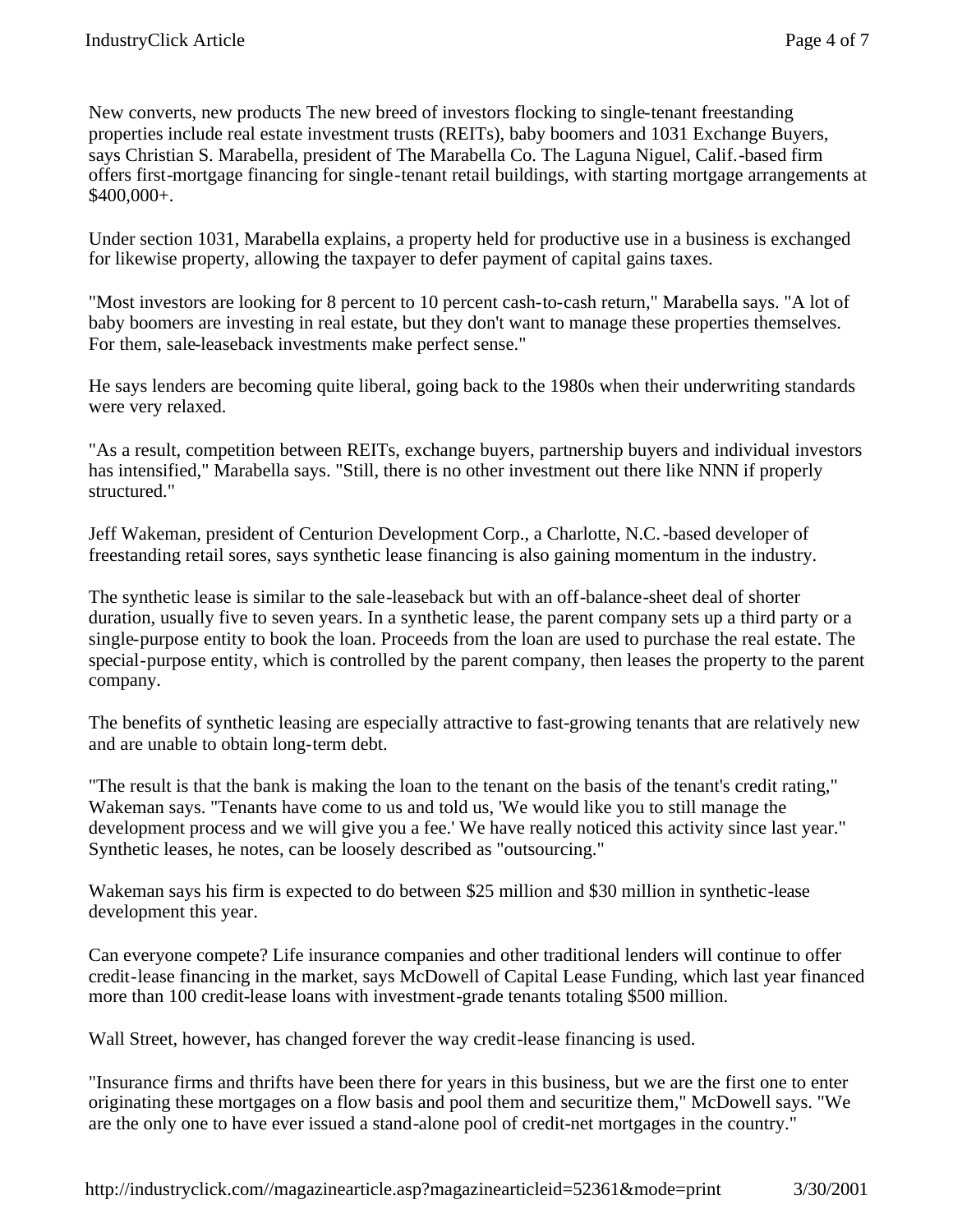Capital Lease Funding originates credit-lease mortgages, funds them with warehouse facility with NationsBank and at the appropriate time securitizes them. In the winter of 1997, it issued \$130 million. The second pool of credit-net mortgages was ready for securitization last fall, but was postponed because of uncertainty in the stock market.

"We will do a much larger pool in late spring this year. It will be north of \$300 million," McDowell says. "Credit-lease financing, however, is not for everyone."

Knowing the key criteria, understanding credit leases, dedicating resources necessary to process the complex loans, and understanding rating agencies' requirements - all are crucial to success in the creditlease financing business, McDowell says.

"Being able to provide the fastest, most efficient and dependable level of service to the borrower, consistent pricing on these loans and the ability to offer innovative new products on a routine basis are a must," McDowell says.

"There is no margin for error in the credit-lease financing business," he cautions. "A lot of competitors have come in the past year and some have remained, such as First Union and Daiwa, but many have scaled back or withdrawn completely. At the end of the day, you will have probably two or three that are capital-market-based lenders that have committed to the resources necessary to compete in this specialized market niche."

Although credit-lease financing is still in its infancy in the capital markets with not-yet-solid underwriting standards, Wall Street has added a new dynamism to developing new stores and financing existing ones.

... to retailers: -- It frees their real estate. The money invested in "brick and mortar" suddenly turns into cash that be used to finance or expand their primary business.

-- Leases are treated as operating expenses and appear as a footnote on balance sheets.

-- Leasing gives tenants flexibility. After the term expires, they can move.

-- It is fairly cost effective.

... to investors: -- Since the credit standing of the tenant -- not the real estate -- is the primary focus of the transaction, a developer or investor can obtain up to 100 percent financing with a non-recourse loan and still retain the value of the property.

-- There is a long-term lease with a solid tenant.

-- The tenant's long-term occupancy minimizes leasing and management requirements and risks.

-- The tenant is responsible for increases in operating expenses.

-- Stipulated increases in net rentals can provide a growing cash flow.

-- Capital appreciation can be realized from growth in the income stream and, if appropriate, amortization of prudent amounts of mortgage financing.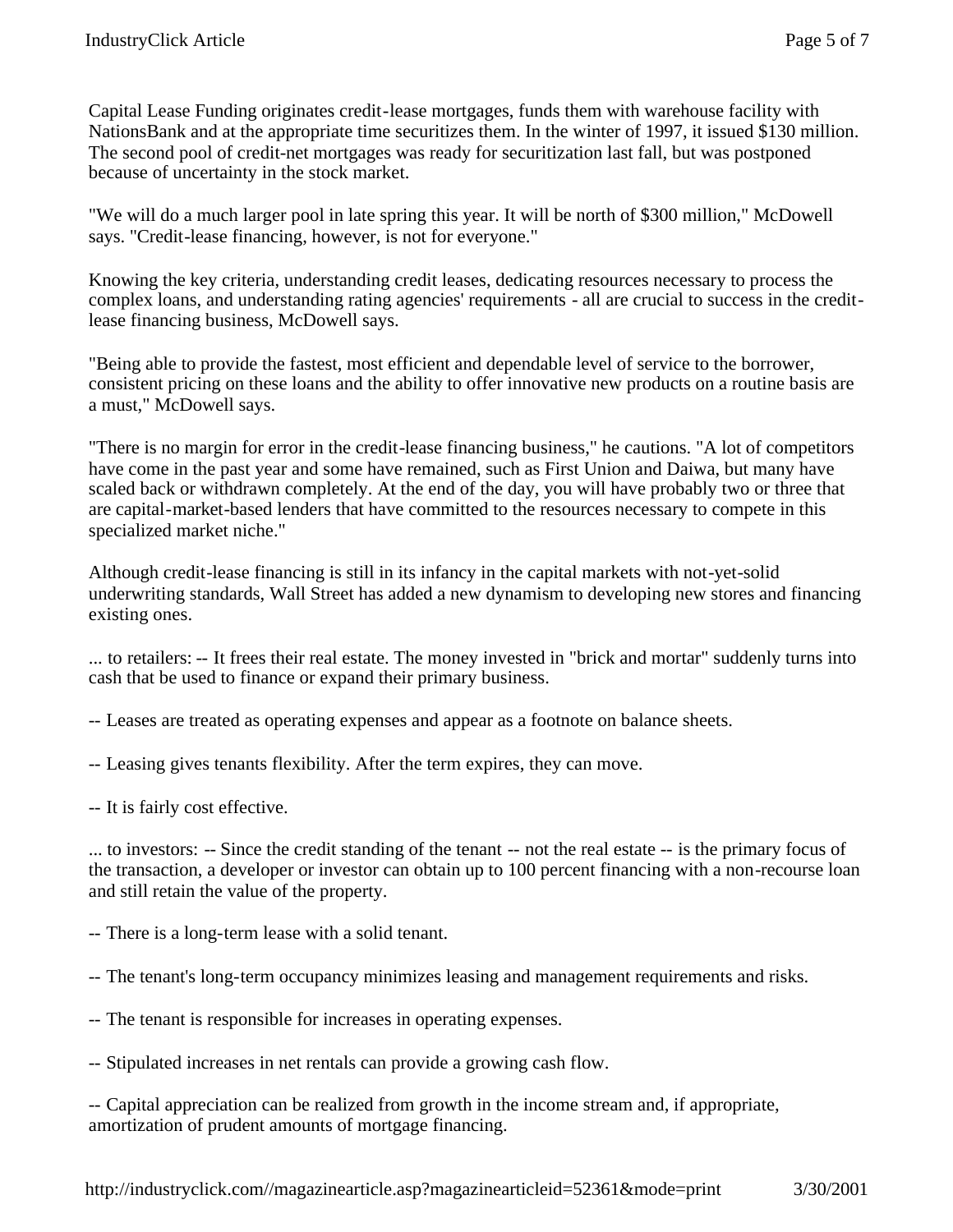Credit-lease financing -- A real estate transaction in which the primary focus of the lender remains credit standing and financial strength of the tenant rather than the value of the underlying real estate. The property is leased to a single, creditworthy tenant for a long term, usually 15 years or more. The tenant pays the net rent.

Synthetic-lease financing -- In synthetic lease, the parent company sets up a single-purpose entity to book the loan. Proceeds from the loan are then used to buy the real estate, which later is leased to the parent company. Such leases are generally for shorter duration, between five to seven years.

Sale-leaseback -- In sale-leaseback transactions, the property owner sells the real estate to an investor, who in turn leases back the property to the seller for a long term, usually for 15 years or more. These leases are preferably "net" or "triple net."

Credit standing -- Credit of the tenant is a key factor in all these types of financing. Three types of net leases -- bond-type, triple-net and double-net -- qualify for credit-lease financing, with bond-type most desirable, followed by NNN and NN.

Upendra Mishra, former real estate editor of Boston Business Journal, writes about real estate from Randolph, Mass.

Daiwa Finance Corp. and Legg Mason Mortgage Capital unleashed their joint financing program targeting single-tenant net-leased properties in February 1997. Since then, it has done more than \$1 billion in deals.

Headed by W. Kyle Gore at Legg Mason and Warren Ashenmil at Daiwa, the Daiwa/Legg Mason program (marketed under the name "Net Lease Capital LLC") offers up to 100 percent financing for properties net-leased to investment-grade tenants. Eligible leases include bond-type, triple-net and double-net.

Debt service coverage as low as 1.0x is available for loans secured by bond-type and triple net leases. Individual loans from \$1.5 million to \$100 million are considered.

"Legg Mason's and Daiwa's credit-lease financing experience and Daiwa's capital and commercial trading commitment ensure that this program will become a preeminent source of net-lease financing," says Legg Mason's Gore.

"Members of the Daiwa/Legg Mason team had financed well over \$750 million of these transactions prior to creating this program," says Ashenmil, who amassed significant net-lease financing experience at CS First Boston before joining Daiwa in 1996.

Among the bigger retail sale-leaseback transactions done last year by the venture was a series of financings totaling approximately \$400 million for the Rite-Aid Corp. Other retailers connecting on a Daiwa/Legg Mason deal last year were Heilig-Meyers furniture stores and Fred Meyer Corp., the supermarket chain.

The Staubach Co., a Dallas-based real estate services firm, has been active in acquiring sale-leaseback real estate, and Daiwa/Legg Mason has been the funding mechanism behind \$250 million in loans the company did last year. Most of Staubach's acquisitions have been in retail, including more than 100 Rite-Aid buildings and a few Heilig-Meyers showrooms.